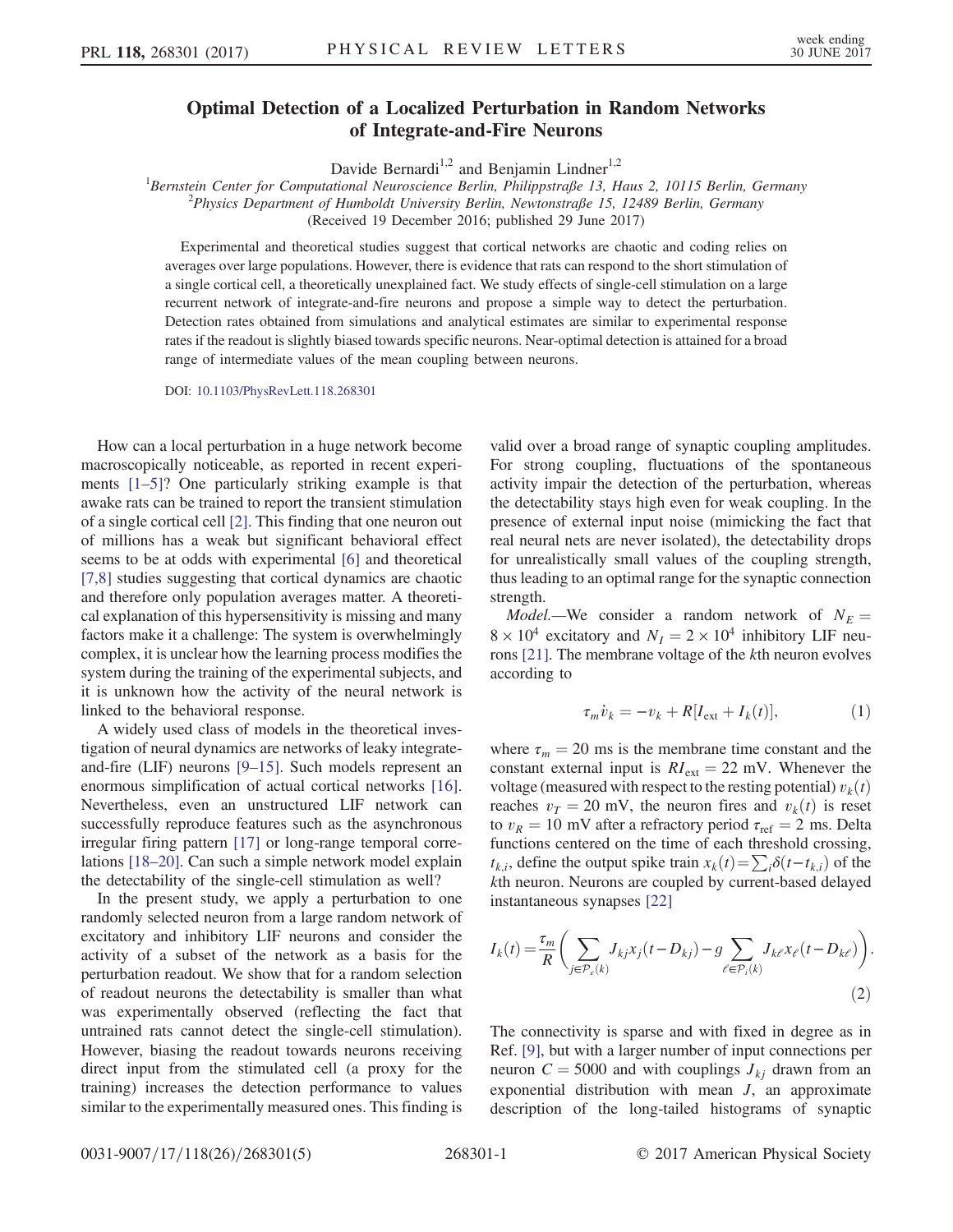<span id="page-1-0"></span>

FIG. 1. (a) Spontaneous network firing rate  $r_{sp}$  as a function of the average coupling strength. (b),(c),(d) Relative deviation of the firing rate of  $B_0$ ,  $B_1$ , and  $B_2$  during the stimulus, respectively. Lines indicate MFT predictions and data points are simulation results. (e) Firing rate distribution for  $J = 0.1$  mV. (f) Network model.  $B_0$ : perturbation site  $B_1$ : neurons receiving direct input from  $B_0$ .  $B_2$ : all other neurons. A: readout population.  $\lambda$ : overlap between A and  $B_1$  ( $0 \le \lambda \le 1$ ). Note that there is no structure in the network, subsets are grouped for illustration purposes.

amplitudes measured in cortex [\[23\]](#page-4-8). We set the strength of inhibition relative to excitation  $q = 7$  to make the net recurrent input inhibitory and achieve low spontaneous firing rates. Figure [1\(a\)](#page-1-0) shows the spontaneous firing rate  $r_{sp}$  as a function of the mean coupling J. Note that the random weights lead to distributed firing rates despite the fixed in degree [Fig.  $1(e)$ ]. Data points are simulation results and lines are predictions of the mean-field theory (MFT) based on the analytical results for a LIF neuron driven by white shot-noise input developed in Ref. [\[24\]](#page-4-9): Requesting self-consistency for input and output firing rates leads to mean field equations that can be solved numerically. For  $J \leq 0.1$  mV, the spontaneous rate  $r_{sp}$  decreases because the recurrent inhibitory input increases with J. Somewhere above  $J = 0.1$  mV, fluctuations in the network become stronger and slower [\[19,20\],](#page-4-10) so that the assumption of temporally uncorrelated input is less and less accurate, causing discrepancies between theory and simulations.

Perturbation and its effect on firing rates.—On each trial, the network is initialized randomly and simulated for a time window of 3 s centered on  $t = 0$  [\[25\]](#page-4-11). A randomly selected neuron is the perturbation site and labeled as  $B_0$ . For  $0 < t < 400$  ms the constant input to  $B_0$ ,  $RI_{ext}$ , is increased by 23 mV to bring its firing rate from the spontaneous value  $r_{\rm{sp}}$  to a new value  $r_0$  and mimic the single-cell stimulation. Figure [1\(b\)](#page-1-0) shows the relative increase of the firing rate during the stimulation, that is  $(r_0 - r_{\rm sp})/r_{\rm sp}$ .

To study the effects of the increased firing rate of  $B_0$ , one needs to distinguish between two subsets of the network: neurons receiving direct input from  $B_0$ , labeled as  $B_1$ , and all other neurons (that do not receive direct input from  $B_0$ ), labeled as  $B_2$  [Fig. [1\(f\)](#page-1-0)]. Intuitively, the firing rate of  $B_1$ neurons,  $r_1$ , is increased (decreased) when  $B_0$  is an excitatory (inhibitory) neuron: Figure [1\(c\)](#page-1-0) shows the relative deviation from the spontaneous firing rate  $(r_1 - r_{\rm sp})/r_{\rm sp}$ as a function of J for the case of excitatory (inhibitory)  $B_0$ with a continuous (dashed) line for theory and circles (squares) for simulation results. As  $B_2$  does not receive direct input from  $B_0$ , the effect of the stimulus on  $r_2$ , the firing rate of  $B_2$ , is weaker [Fig. [1\(d\)](#page-1-0)].

Detection.—Neurons forming a second circuit reading out the activity of the network can receive input only from a subset of the stimulated network. Therefore, a natural choice is to consider a subpopulation  $A$  of size C as input for a neural "perturbation detector." The readout population  $A$  can be constructed by choosing at random  $\lambda C$  neurons in  $B_1$  and  $(1 - \lambda)C$  neurons in  $B_2$ , so that  $0 \le \lambda \le 1$  parametrizes the overlap between A and  $B_1$ ; to be conservative,  $B_0$  is excluded from  $A$ . Each realization of  $A$  can be thought of as one sample from an ensemble of populations serving as input to many readout neurons. These neurons would integrate their input over some time scale, which we set at  $\tau_f = 100$  ms (comparable to the time scale of NMDA synapses [\[26\]\)](#page-4-12), and react to variations of their input, the readout population activity  $A(t) = C^{-1} \sum_{x_i \in A} x_i \star \mathcal{F}_{\tau_f}(t)$ , where  $\star$  indicates convolution and  $\mathcal{F}_{\tau_f}$  is a causal filter standing for an abstract information integration [\[27\]](#page-4-13). Two trajectories of  $A(t)$  for different values of  $\lambda$  are plotted together with the respective trial average  $\langle A(t) \rangle$  in Fig. [2](#page-1-1). Here,  $\langle A(t) \rangle$  reaches a plateau  $r_{\lambda} = r_1 \lambda + r_2 (1 - \lambda)$  after approximately  $3\tau_f$ .

We consider the deviation of  $A(t)$  from its time average before stimulation  $\Delta A(t) = |A(t) - \int_{-T_w}^{0} dt \langle A(t) \rangle|$ , where  $T_w = 1300$  ms is the time window for the perturbation detection. An event is detected when  $\Delta A(t)$  crosses a threshold  $\theta_d$ ; i.e.,  $A(t)$  leaves the interval  $[r_{sp} - \theta_d, r_{sp} + \theta_d]$ <br>(see Fig. 2). If  $A(A(t))$  exceeds  $\theta_{+}$  at least once before the (see Fig. [2\)](#page-1-1). If  $\Delta A(t)$  exceeds  $\theta_d$  at least once before the

<span id="page-1-1"></span>

FIG. 2. Schematics of perturbation readout. Two example trajectories of  $A(t)$  for each  $\lambda$  are plotted together with the trial average  $\langle A(t) \rangle$  (dashed lines). Parameters: inhibitory  $B_0$ ,  $J = 0.1$  mV.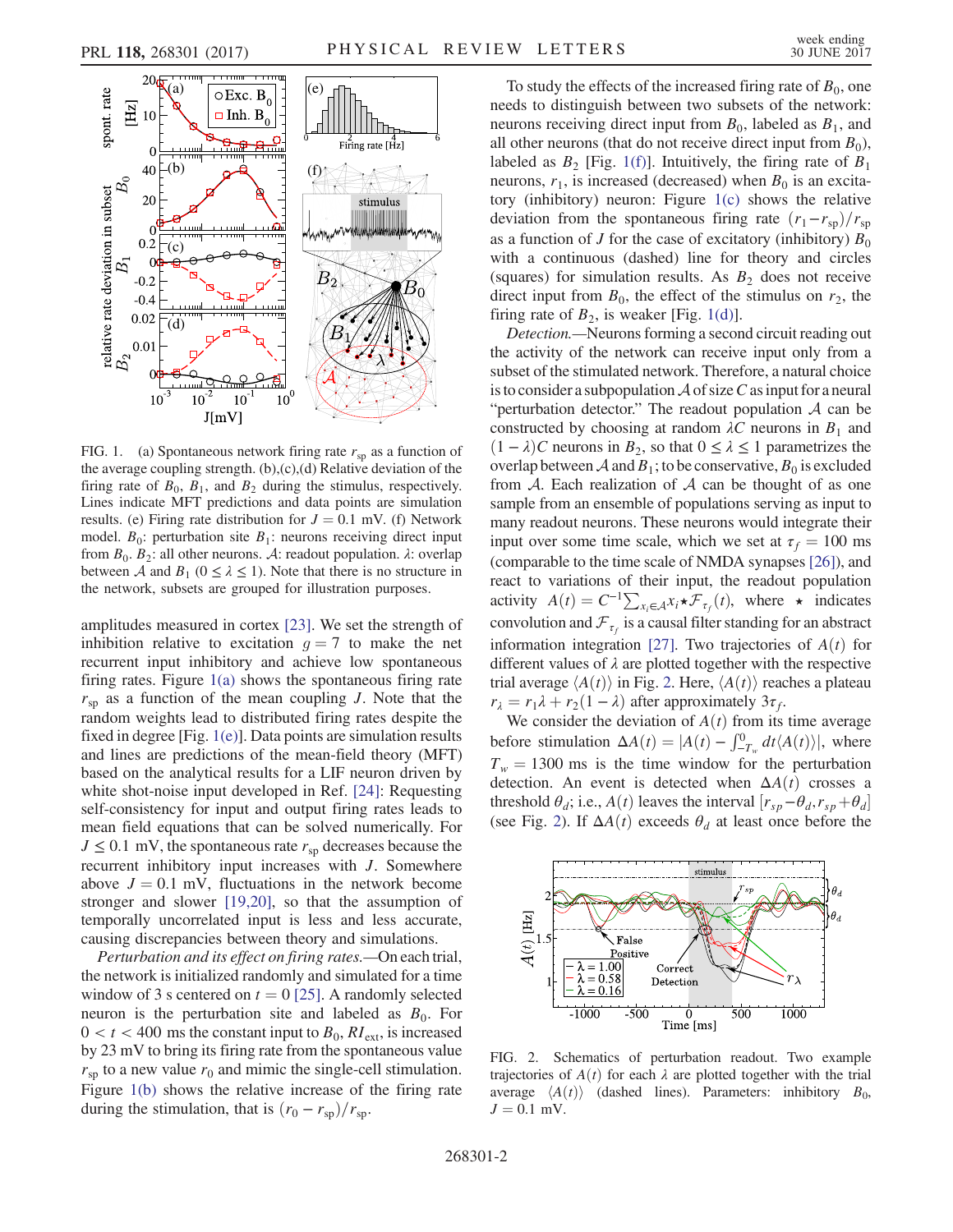stimulus onset (for  $-T_w < t < 0$ ), this is counted as a *false* positive event. The fraction of trials in which this happens defines the false positive rate,  $\mathcal{FP}(\theta_d)$ , as a function of the detection threshold. The correct detection rate  $CD(\theta_d)$  is defined analogously but for a threshold crossing in  $0 < t < T_w$ . We note that fluctuations of  $A(t)$  that limit the detectability are mainly due to weak cross-correlations in the network.

Estimation of detection rates.—Because  $A(t)$  is the filtered sum of many weakly correlated spike trains, its stationary distribution is nearly Gaussian (not shown). The time-dependent mean of  $A(t)$  can be well approximated by exploiting the MFT [\[28\]](#page-4-14). However, even under the assumption that its autocorrelation function is unchanged by the stimulus, exact detection rates are related to the firstpassage time distribution for a Gaussian process with timedependent mean and a generic autocorrelation function, which has no known analytical solution. Instead, we use a simple approximation: Given the variance of  $A(t)$  from the measured autocorrelation function, the probability  $p_{\Delta A}(\theta_d, t)$  that  $\Delta A(t)$  is below  $\theta_d$  at any given point in time is straightforward to obtain [\[29\].](#page-4-15) We then divide the time axis in  $T_w/\tau_c$  intervals, where  $\tau_c$  is a suitably defined correlation time  $\tau_c$  [\[30\]](#page-4-16), and approximate the probability of  $\Delta A(t)$  to be below  $\theta_d$  in the whole  $T_w$  as the product of the average probability of being below the threshold once in each interval:

$$
CD(\theta_d) \approx 1 - \prod_{k=0}^{T_w/\tau_c} \frac{1}{\tau_c} \int_{k\tau_c}^{(k+1)\tau_c} dt p_{\Delta A}(\theta_d, t), \qquad (3)
$$

and analogously for  $\mathcal{FP}(\theta_d)$ , but for negative times.

Plotting  $\mathcal{FP}(\theta_d)$  on the x axis and  $\mathcal{CD}(\theta_d)$  on the y axis upon variation of  $\theta_d$  defines the receiver operating characteristic (ROC) curve, a standard way of quantifying the performance of a detector. ROC curves for excitatory  $B_0$ ,  $J = 0.1$  mV and four values of  $\lambda$  are shown in Fig. [3](#page-2-0): continuous lines are analytical estimates, while symbols are simulation results. For each value of  $\lambda$  four realizations of  $\mathcal A$ are shown. For  $\lambda \approx 1$  the ROC curve is well separated from

<span id="page-2-0"></span>

FIG. 3. ROC curves for excitatory  $B_0$  (maximum distance from the diagonal defines the effect size  $\bar{y}$ ).

the diagonal (chance level), and approaches the diagonal on decreasing λ.

Optimal detection.—Following Ref. [\[2\]](#page-3-1), we define the effect size as the difference between correct detections and false positives. To compare our results to the experiments, we choose the maximum distance of the ROC curve from the diagonal  $\bar{\mathcal{Y}} = \max_{\theta_d} \{CD(\theta_d) - \mathcal{FP}(\theta_d)\}\.$  Selecting the optimal threshold can be thought of as one effect of the training phase that is part of the experimental procedure. One practical issue with this choice is that any finite-size fluctuation of the ROC curve produces a systematic upward bias on *y*. Increasing the number of trials decreases the bias. Still, a way to quantify the reliability of our measure is desirable. To this end, we compute the  $p$  value from Fisher's exact test (with significance level  $p < 0.05$ , as in Ref. [\[2\]](#page-3-1)) for each data point. We investigate the effect of the recurrent coupling parameter, by plotting  $\bar{y}$  as a function of J. In Fig. [4\(a\)](#page-2-1) the case of excitatory  $B_0$  is depicted for many values of  $\lambda$ . Solid lines are theoretical estimates while data points are simulation results. Closed symbols indicate significant data points. It can be seen that almost all curves display a very broad maximum for  $10^{-2} \leq J \leq 10^{-1}$ . For larger values of J, i.e., in the range where strong slow fluctuations appear [\[19,20\],](#page-4-10) the detectability drops. For  $J < 10^{-2}$  the effect size decreases less rapidly upon decreasing coupling strength. Nonsignificant data points are those for which large deviations from the theoretical predictions are observed, with the exception of the two smallest values of  $J$ : for these data points deviations of firing rates from the spontaneous value are so small that the relative error of the MFT prediction is large, although the absolute error on each firing rate is small. For small values of  $\lambda$  the theoretically predicted effect size is small

<span id="page-2-1"></span>

FIG. 4. Detection statistics as a function of the average coupling strength for different overlaps  $\lambda$ . Closed (open) symbols indicate significant (nonsignificant) data points (significance level  $p < 0.05$ ). Each point is the average over 24 different realizations of A. Lines indicate theoretical estimates. Results for excitatory (a,c) and inhibitory (b,d)  $B_0$  in the absence (a,b) or presence (c,d) of external shot noise. Number of trials: 800 (a), 400 (b), 900 (c), 600 (d).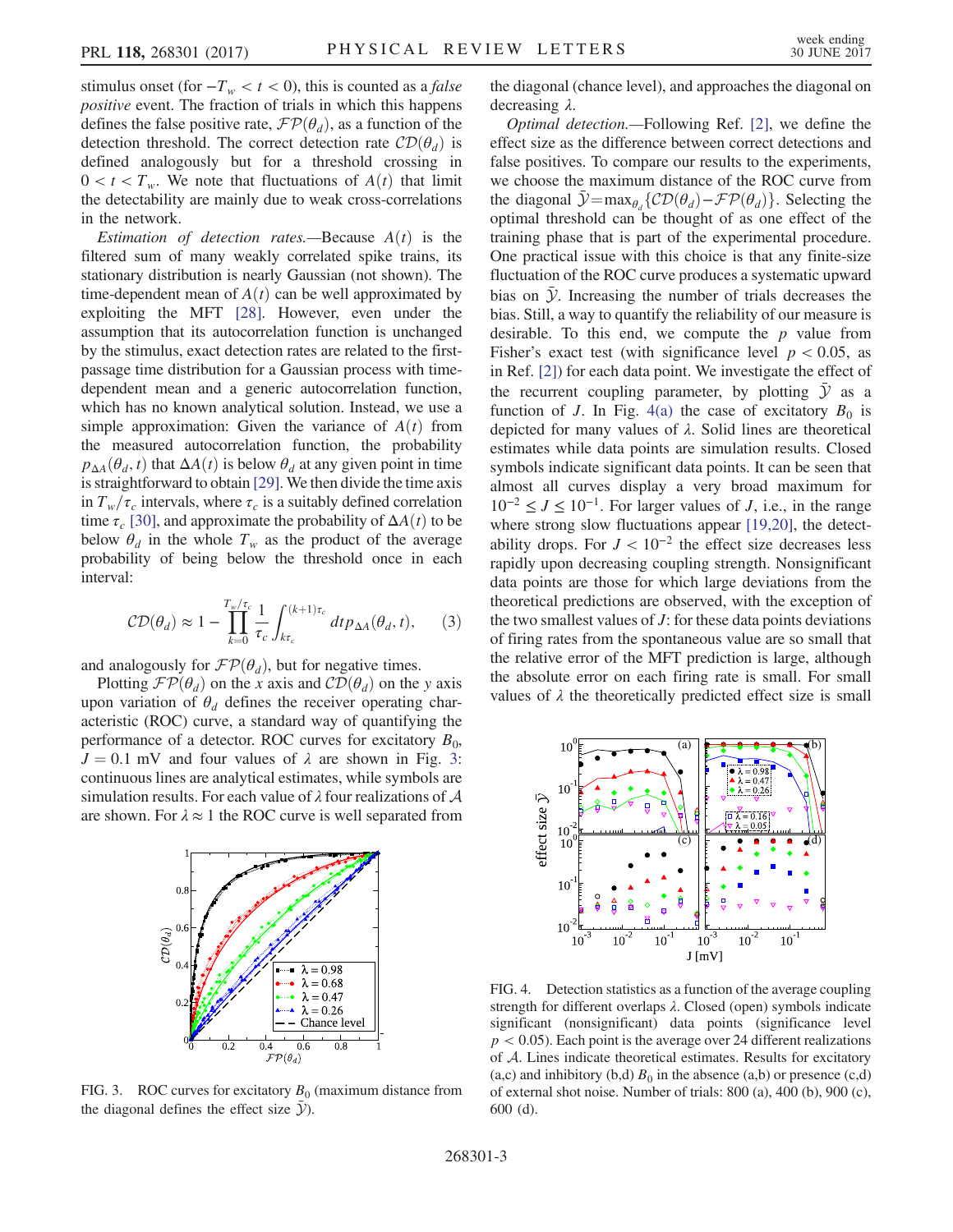and not significant. The minimum  $\lambda$  required to obtain a  $\mathcal Y$ similar to the experimental value of  $\approx 0.015$  is  $\lambda \approx 0.25$ , while a completely random selection of readout neurons corresponds to  $\lambda_0 = C/N = 0.05$ , which is not significant for all values of J. In the case of inhibitory  $B_0$  [plotted in Fig. [4\(b\)\]](#page-2-1) the effect size is generally much stronger, which is in line with experiments. In our model this is caused by inhibitory synapses having a higher weight than excitatory ones. For  $\lambda > 0.4$ , there is almost perfect detection for small to intermediate values of J, and  $\overline{y}$  is larger than in experiments ( $\approx 0.07$ ) even for  $\lambda = 0.15$ . Also, in this case of inhibitory  $B_0$ , for  $\lambda = 0.05$  there is no significant data point.

The effect size  $\bar{y}$  stays rather high even for extremely small values of J because the fluctuations of  $A(t)$  become extremely small, which makes the detection of a very weak effect in the firing rates possible. However, cortical circuits are not isolated systems because they receive both bottomup and top-down external input. If such a feature is mimicked in the model by adding external excitatory shot noise input to each neuron [\[31\],](#page-4-17) the detectability drops especially for small values of  $J$ : in Figs.  $4(c)/4(d)$  we plot simulation results for excitatory/inhibitory  $B_0$  in the presence of external random input ( $\theta_d$  was optimized for each data point in Fig. [4](#page-2-1) separately). For strong coupling, the reduction in  $\bar{y}$  is only moderate because the detection is limited by the autonomous fluctuations of the network.

Scaling and thermodynamic limit.—Although cortical networks are indeed finite, a theoretically intriguing question is whether detection is possible in an arbitrarily large network (briefly discussed here, more details in Ref. [\[33\]](#page-4-18)).

If the network size  $N = N_E + N_I$  is increased with constant C, the network becomes sparser, leading to decreased cross-correlations between neurons. Because cross-correlations are the main source of fluctuations in  $A(t)$ , the effect size  $\mathcal Y$  increases for a given  $\lambda$ . However,  $\lambda_0$ , the overlap expected from an unbiased selection, becomes smaller with increasing  $N$ , making the necessary bias on the readout prohibitively strong.

In contrast, if  $C$  is scaled along with  $N$  to keep the ratio  $C/N$  constant, J needs to be scaled down to prevent trivial limiting behaviors of the network dynamics. In the range of C that can be numerically explored, we find that for weak synapses (i.e., *J*,  $J_{ext} \sim C^{-1}$ ) [\[37\]](#page-4-19) the effect size  $\bar{y}$  increases moderately for increasing N, whereas for strong synapses (i.e., *J*,  $J_{ext}$  ∼  $C^{-1/2}$ ) [\[7,37\]](#page-4-1)  $\bar{y}$  decreases slightly. These observations can be related to how cross-correlations and the neuron's linear response to slow signals depend on C [\[33\]](#page-4-18). For network sizes beyond our computational possibilities ( $NC > 10^{10}$ ), theoretical arguments suggest that the effect size eventually goes to zero for  $N \to \infty$  for both scalings [\[33\]](#page-4-18).

Conclusions.—How the transient firing of a single neuron in a large network can be detected is a novel and still unsolved problem. In this study, we showed how the activity of a single cell can be detected in a simple macroscopic statistic: the instantaneous firing rate of a readout subset  $A$ , a proxy for the response of an ensemble of readout neurons and for the rat's response. Our results show that choosing  $A$  at random is not sufficient; i.e., the readout needs to be trained, as experiments suggest. Note that the experimental training [\[2\]](#page-3-1) does not target single cells but an area. Therefore, the formation of hubs, essential to the phenomena in Refs. [\[3,4\]](#page-3-2), seems less likely to be relevant for the considered problem.

For a large range of coupling values  $J$ , a biased selection of  $A$  permits the detection; i.e., there is a minimum overlap  $\lambda$  with  $B_1$  for which the effect is significant and of a size similar to experiments. If readout sets  $A$  are chosen at random, the probability of finding a readout set A with  $\lambda$ above the needed value is low. However, it is conceivable that in neural systems synaptic input populations are not completely random but spatially organized and that during the training phase most readout sets with the necessary  $\lambda$ gain weight, thus enabling the perturbation detection.

We found that strong coupling is detrimental for detecting the perturbation. In the other limit of extremely weak coupling, the detectability stays high even for unrealistic values. In the presence of external noise, the detectability shows a more definite but still broad maximum located somewhat below mean synaptic amplitudes measured in the cortex. The optimum may shift if conductance-based synapses or heterogeneities are included in the model [\[38\]](#page-4-20).

Concerning the robustness of our findings, replacing the fixed in-degree connectivity with an Erdős-Rényi graph or increasing the network size up to  $N = 4 \times 10^5$  does not change our results qualitatively [\[33\]](#page-4-18). Although a theoretical analysis reveals that the perturbation detection must be regarded, strictly speaking, as a finite-size effect, we remark that the perturbation stays detectable for any network size in a biologically plausible range.

This study was conducted in the spirit of assessing how short a null hypothesis would fall. Although many aspects need further investigation, it is surprising that a comparatively simple model, which allows a partial analytical treatment, can reproduce some features of the experimental results, thus posing a first promising step in further exploration of this challenging theoretical problem.

The authors would like to thank R. Scheid, G. Vallone, and S. Voronenko for useful comments on the manuscript and BMBF (FKZ:01GQ1001A) and DFG (GRK 1589/2) for financial support.

- <span id="page-3-1"></span>[2] A. R. Houweling and M. Brecht, [Nature \(London\)](https://doi.org/10.1038/nature06447) 451, 65 [\(2008\).](https://doi.org/10.1038/nature06447)
- <span id="page-3-2"></span>[3] C.-y. T. Li, M.-m. Poo, and Y. Dan, Science 324[, 643 \(2009\).](https://doi.org/10.1126/science.1169957)

<span id="page-3-0"></span><sup>[1]</sup> M. Brecht, M. Schneider, B. Sakmann, and T. W. Margrie, [Nature \(London\)](https://doi.org/10.1038/nature02266) 427, 704 (2004).